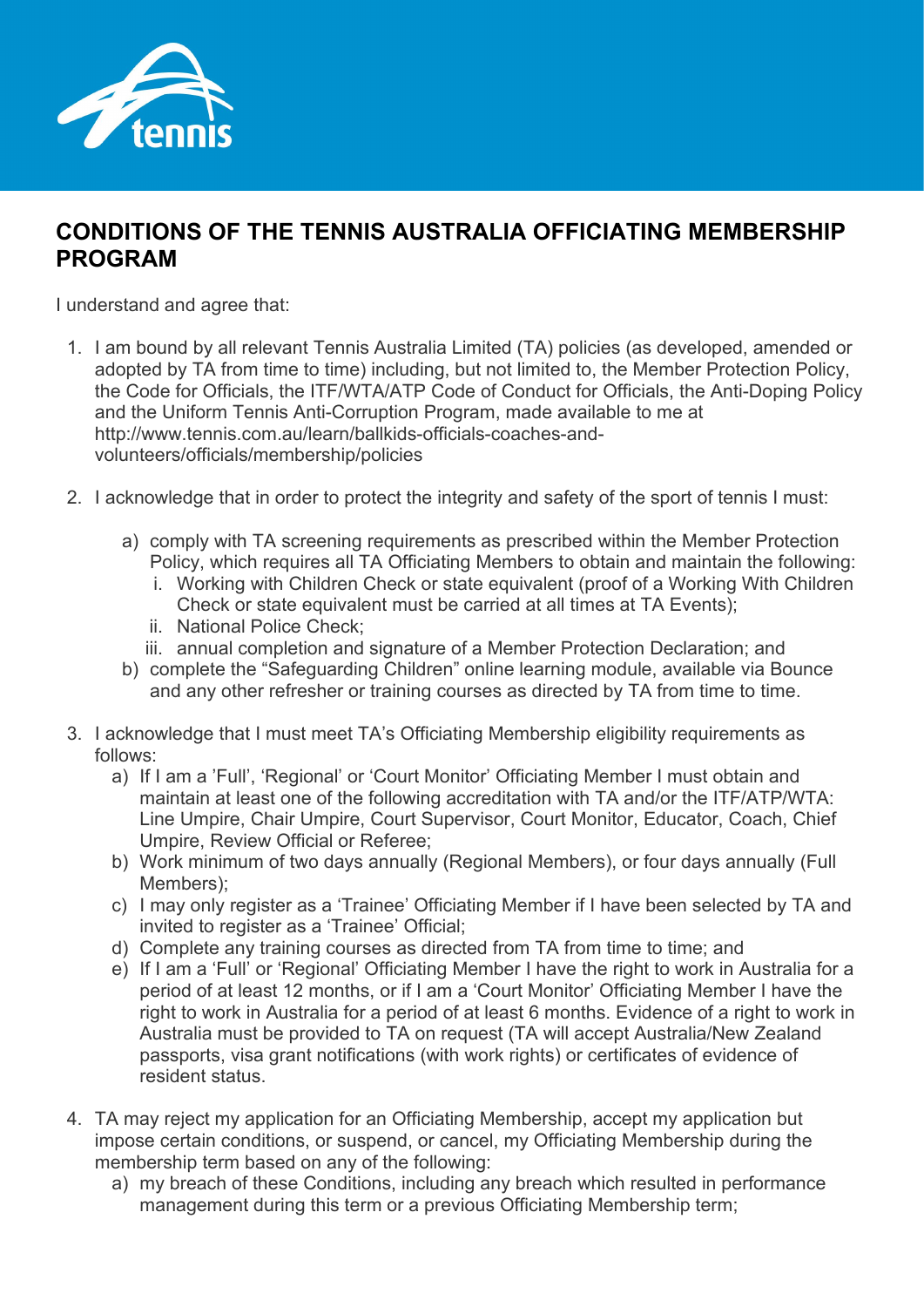

- b) my breach of any policy referred to in Condition 1 above during this term or a previous Officiating Membership term;
- c) my being on the Tennis Integrity Unit No Credentials List at the time of application or at any time during the Officiating Membership term;
- d) action being taken against me by TA and/or the ITF/ATP/WTA in relation to breaches of applicable policies, codes for officials or behavioural expectations;
- e) the results of TA's screening processes, my failure to deliver screening documents, or TA otherwise becoming aware of other information about actual or alleged criminal activities;
- f) my failure to meet TA's insurance eligibility requirements;
- g) my failure to maintain a valid Working with Children Check or National Police Check;
- h) any change to my Working with Children status;
- i) not maintaining at least one valid accreditation referred to in Condition 3(a) above;
- j) my having been found (by TA, any of its State-based Member Associations, or a relevant tribunal) to have committed an offence under any Policy referred to in Condition 1 (above) (in the case of renewal applications, this shall include any offences found to have been committed during a previous Officiating Membership term); or
- k) if TA otherwise decides it is appropriate to do so, having regard to TA's legitimate interests in the proper governance of the sport of tennis in Australia.
- 5. TA may provisionally suspend my Officiating Membership pending the outcome of any investigation by TA and/or the ITF/ATP/WTA into possible breaches of any applicable policies or codes for officials.
- 6. As an Officiating Member I must:
	- (a) act in a professional and lawful manner at all times;
	- (b) promote and support TA's programs and activities to the greatest extent practicable;

(c) not do, or have previously done, anything that may, in TA's reasonable opinion, bring TA or the sport of tennis into disrepute;

(d) when performing my role on-site, wear the official TA uniform in accordance with the TA uniform policy (available at [https://www.tennis.com.au/learn/ballkids-officials-coaches-and](https://www.tennis.com.au/learn/ballkids-officials-coaches-and-volunteers/officiating/membership/policies/uniform-policy)[volunteers/officiating/membership/policies/uniform-policy\)](https://www.tennis.com.au/learn/ballkids-officials-coaches-and-volunteers/officiating/membership/policies/uniform-policy);

(e) disclose any actual, possible or perceived conflicts of interest prior to my appointment as an Official at any tennis event (a conflict of interest occurs when a person has a personal, professional or business interest that may influence, or be perceived to influence, their decision or interfere with the proper performance of their official duties); and (f) provide TA notice of any changes to my personal contact details as soon as reasonably

practicable after the change occurs.

- 7. TA-branded uniform and equipment provided to me by TA from time to time, or purchased from TA by me, must not be on-sold, loaned, defaced, altered or repurposed in any way, and must only be used:
	- (a) in the course of TA tennis events for which I have been selected to supply officiating in accordance with Condition 11; or
	- (b) in the course of tennis events which have been sanctioned by TA.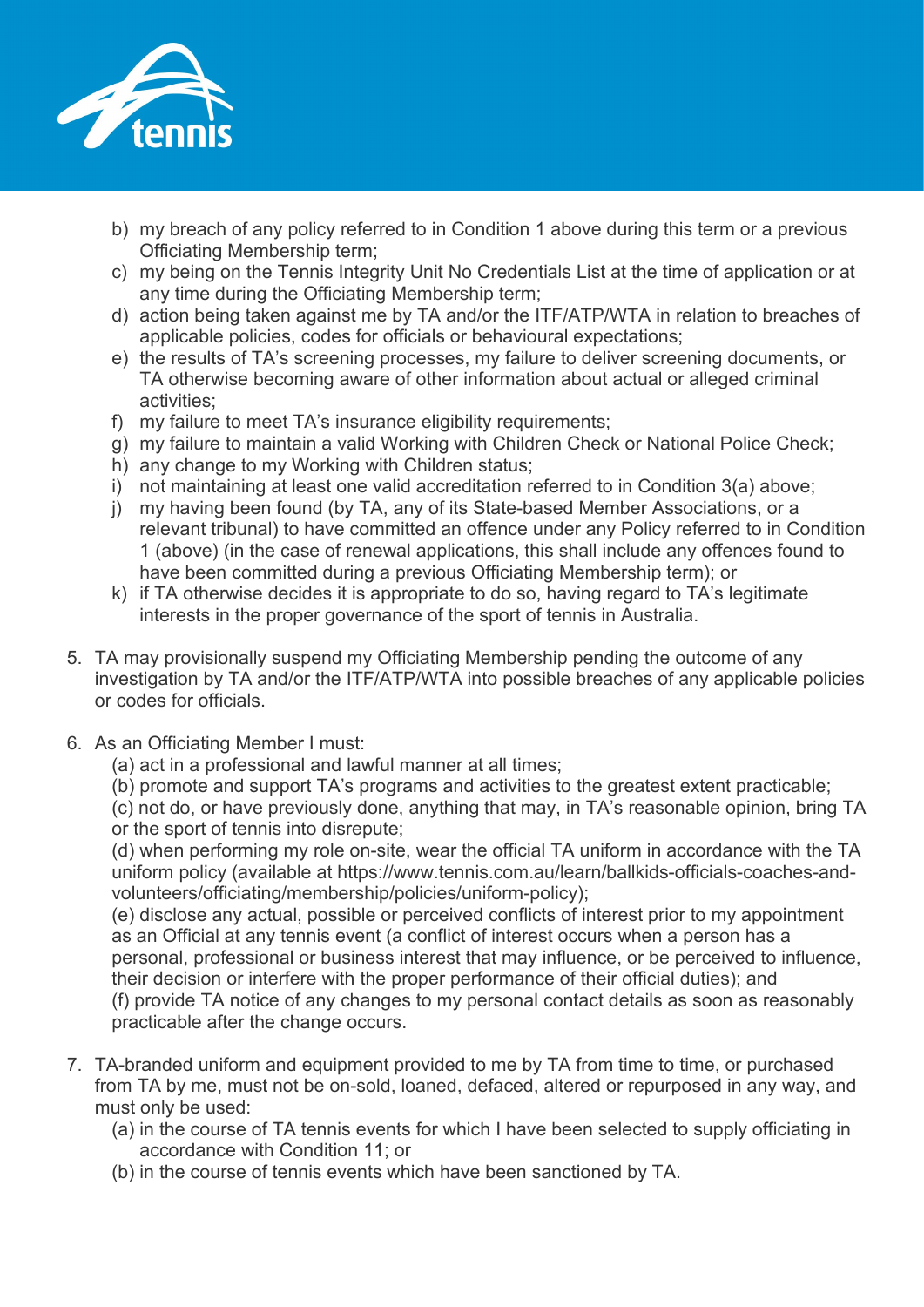

- 8. I acknowledge that by officiating tournaments I may be exposed to the possibility of contracting an illness, including the COVID-19 virus. At all times at a tournament venue, I will adhere to the Tennis COVID-19 Guidelines (available at: [https://www.tennis.com.au/play/covid-19\)](https://www.tennis.com.au/play/covid-19) and any applicable venue COVID-19 Safe Plans, and comply with any directions made in relation to the COVID-19 virus.
- 9. In the event that my Officiating Membership is provisionally suspended, cancelled or not renewed, I understand that during any such period of suspension, or immediately in the event of cancellation, I must:
	- a) stop wearing the TA-branded uniform;
	- b) not offer my services as an official at any TA event or event conducted by a TA affiliated club;
	- c) not refer to myself as a TA Officiating Member, or refer to or otherwise suggest any affiliation with TA; and
	- d) stop using any privileges, benefits or entitlements associated with TA's Officiating Membership.
- 10.I understand that Officiating Membership fees are non-refundable (even if a membership is suspended or cancelled) and Officiating Membership is personal and not transferable.
- 11.I acknowledge that I may be selected from time to time by TA (in accordance with TA's published selection criteria) to supply officiating at tennis events and may be paid for this supply. As such, I will:
	- (a) accept and abide by selection decisions made by TA; and
	- (b) provide any information or document reasonably requested by TA relating to this supply or the processing of related payments.
- 12.I acknowledge that in the event I am offered and accept employment with TA, the terms of my employment agreement override these Conditions to the extent of any inconsistency for the duration of my employment with TA.
- 13.I have read and understood the details of the insurance cover provided to me and described at

[https://www.marshadvantage.com.au/partner-group/tennis/officials.html.](https://www.marshadvantage.com.au/partner-group/tennis/officials.html) I accept that any additional insurance cover (including private health cover) is my sole responsibility.

- 14.I acknowledge that my TA Officiating Membership does not oblige TA to appoint or select me to supply officiating at any tennis events.
- 15.TA may amend these Conditions at any time during the membership term for operational, business, security or safety purposes and will notify me if an amendment occurs.
- 16.I consent to TA, its state-based Member Associations and government and commercial partners taking, retaining and reproducing my image and likeness in any way pertaining to my membership or involvement in tennis. I agree that any such images or likeness may be used by any of these parties in reporting or marketing materials including online publications without any further notice or payment to me.